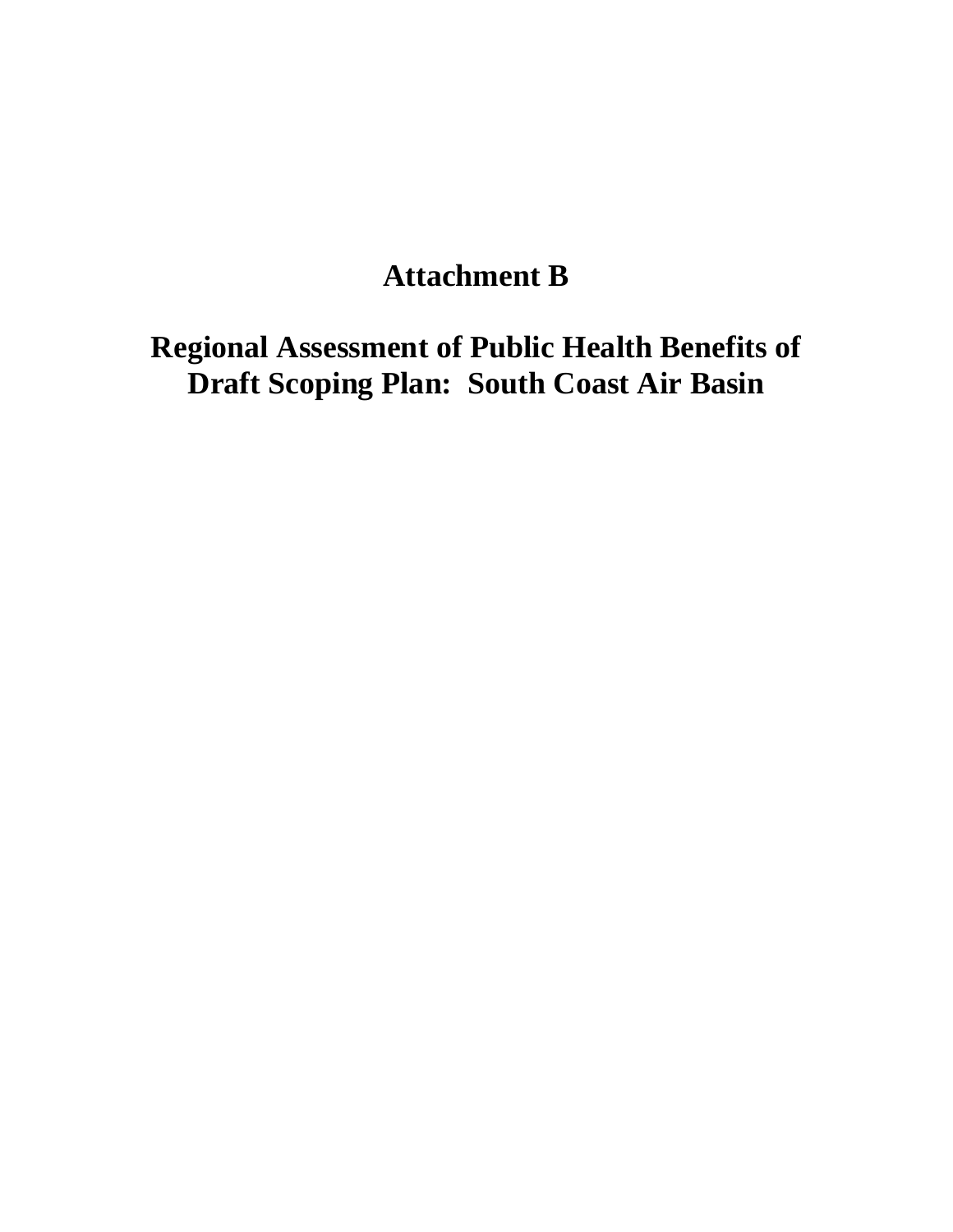# **Overview**

 California has a long history of reducing the traditional "criteria" air pollutants that have direct health impacts, including ozone and airborne particulate matter (PM). Many of the sources addressed in the Draft Scoping Plan also emit pollutants that can lead to the formation of ozone or PM, making it likely that the Draft Scoping Plan will provide additional reductions of these precursor emissions and help California meet its health-based air quality goals.

 This section addresses the potential reductions in precursor emissions, and the resulting air quality related health benefits, associated with select Draft Scoping Plan strategies. Air pollution levels are regional in nature, influenced by local emission sources, weather patterns, and topography. Similarly, health impacts estimates reflect local pollution and population patterns. As a result, it is appropriate to analyze the co-benefit on a regional basis. This analysis evaluates the co-benefits in the South Coast Air Basin (South Coast) as an example of potential benefits.

#### **Emissions Benefits**

1

 California's State Implementation Plan (SIP) identifies strategies designed to ensure that even the State's smoggiest areas will meet air quality standards established by the U.S. Environmental Protection Agency (U.S. EPA). Numerous SIPs have been adopted and implemented for various standards, resulting in significantly cleaner air despite growth in the State's population and economy. SIP revisions adopted in 2007-2008 (the 2007 SIP) identify the additional strategies needed to meet the national 8-hour ozone and fine particulate matter (PM2.5) standards that were adopted in 1997 and 2002, respectively.

 Table 1 presents the estimated Draft Scoping Plan co-benefits that will occur in the South Coast as well as the reductions projected from rules and regulations that are already in place, and the reductions that are projected to occur as a result of the recently adopted 2007 SIP. Additional ozone strategies will be developed to meet the 2023 emission target. The discussion that follows provides an explanation of each of the inventory scenarios, and the methodology used to estimate the Draft Scoping Plan co-benefits used in this analysis.

|                                                                                | NOx  | ROG | SOX | <b>PM2.5</b> |
|--------------------------------------------------------------------------------|------|-----|-----|--------------|
| <b>Current Emissions</b>                                                       | 1000 | 900 | 61  | 75           |
| 2020 Emissions Projection (existing programs)                                  | 530  | 540 | 52  |              |
| 2020 Emission Projection with new 2007 SIP Measures                            | 380  | 470 | 26  | 6 I          |
| 2020 Emission Projection with Draft Scoping Plan Reductions<br>("co-benefits") | 370  | 460 | 26  | 59           |

# **Table 1**: **Decreasing Emissions in the South Coast Air Basin (remaining emissions, tons per day)1**

 from the proposed cap-and-trade regulation because we cannot predict in which sectors they would be achieved. PM2.5 emission estimates include combustion sources and paved road dust.  $<sup>1</sup>$  Table 1 does not include the criteria pollutant co-benefits of additional GHG reductions that would be achieved</sup>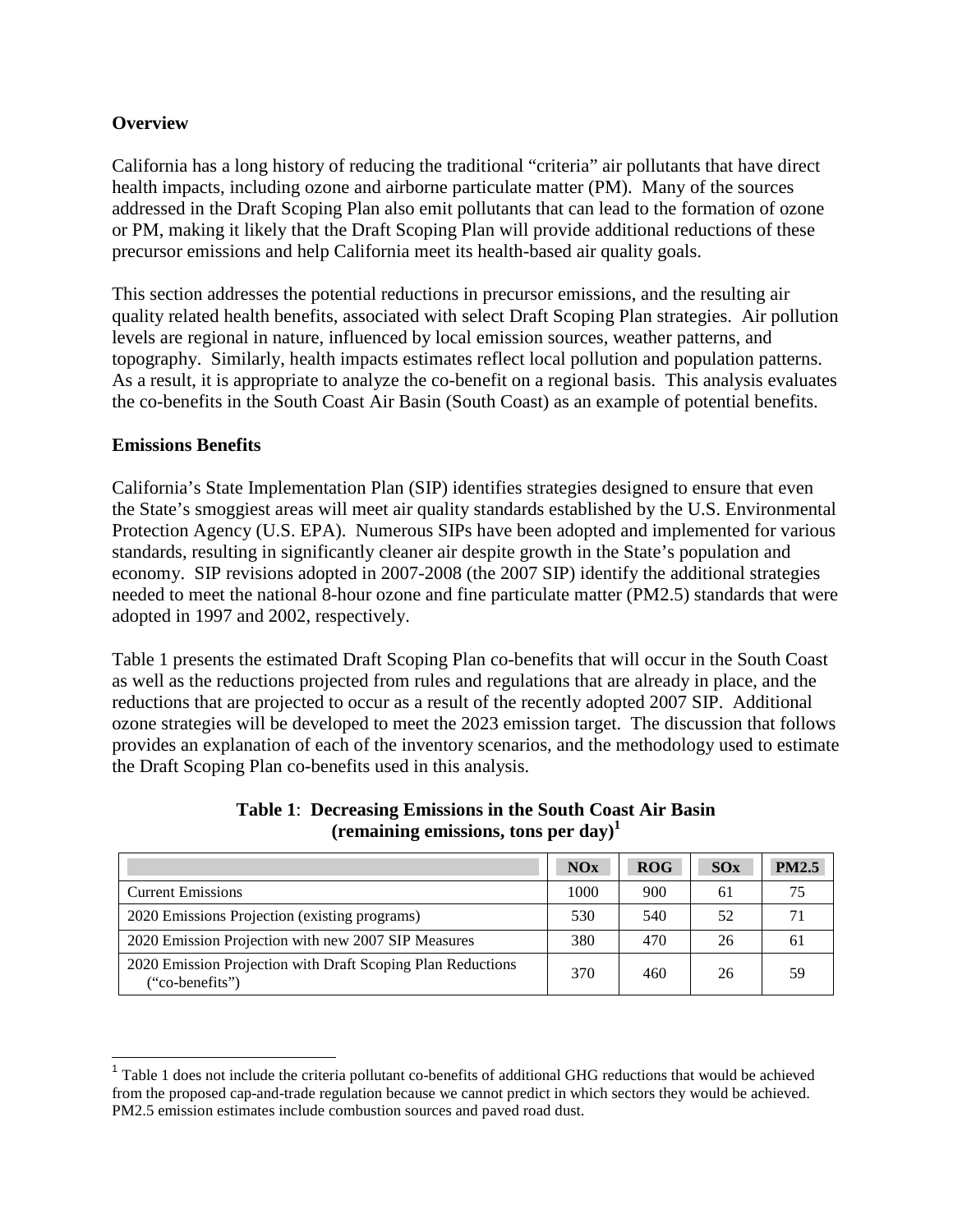Current Emissions: These emission estimates reflect the benefits of California's comprehensive state and local air pollution control programs. The benefits substantially increase each year as new, cleaner technologies are put in place. Included are mobile source controls such as emission standards for new cars and trucks, smog check, emission standards for new off-road engines, cleaner gasoline and diesel fuels, regulations to reduce evaporative emissions from consumer products, paints, and refueling, and regulatory programs that reduce emissions from stationary source emissions.

 2020 Emissions Projection: The 2020 emissions projection reflects current air pollution control requirements along with projections of population and economic activity levels in 2020.

2007 State Implementation Plan: The South Coast is one of several areas in the State that do not meet the national 8-hour ozone standard, and one of only two California regions with PM2.5 levels above the national annual PM2.5 standard. In September 2007, ARB adopted the State Strategy for California's 2007 State Implementation Plan (2007 State Strategy). The control strategies identified in the 2007 State Strategy, together with emission reduction commitments in the locally adopted Air Quality Management Plan, are projected to result in attainment of the national PM2.5 standard by 2014 and significant progress towards ozone attainment. Additional strategies will be developed to bring the region fully into ozone attainment by 2023. Table 2 summarizes the projected 2020 NOx and PM2.5 emission benefits associated with control measures in the 2007 SIP for the South Coast Air Basin.

 The 2007 State Strategy focuses on reducing emissions from the State's mobile sources such as trucks, construction equipment, and ocean-going ships. The diesel engines in many of these sources are designed to last for decades – as a result, there are opportunities to reduce emissions by upgrading or replacing older vehicles in these fleets. The 2007 SIP uses a combination of regulatory requirements and incentive programs to reduce emissions from business and commercial fleets. NOx emissions are precursors to both ozone and PM2.5. New State and local control strategies in the 2007 SIP for the South Coast Air Basin are projected to reduce NOx emissions by about 29 percent from 2020 projections. The 2007 SIP together with the Draft Scoping Plan co-benefits will reduce 2020 emissions by about 31 percent.

 The 2007 SIP also includes local commitments for further development and exploration of 22 measures for which emission reductions cannot be quantified at this time.

Draft Scoping Plan Reductions: Table 1 also shows pollutant emission reductions anticipated to occur in the South Coast Air Basin as a result of the Draft Scoping Plan. The projected Draft Scoping Plan benefits are at least one order of magnitude smaller than the reductions attributed to the existing program and the 2007 SIP, in large part because of the effectiveness of the ozone and PM2.5 controls that will be in place by 2020. The methodology used to estimate the co-benefits focused on the most significant Draft Scoping Plan measures and is described below.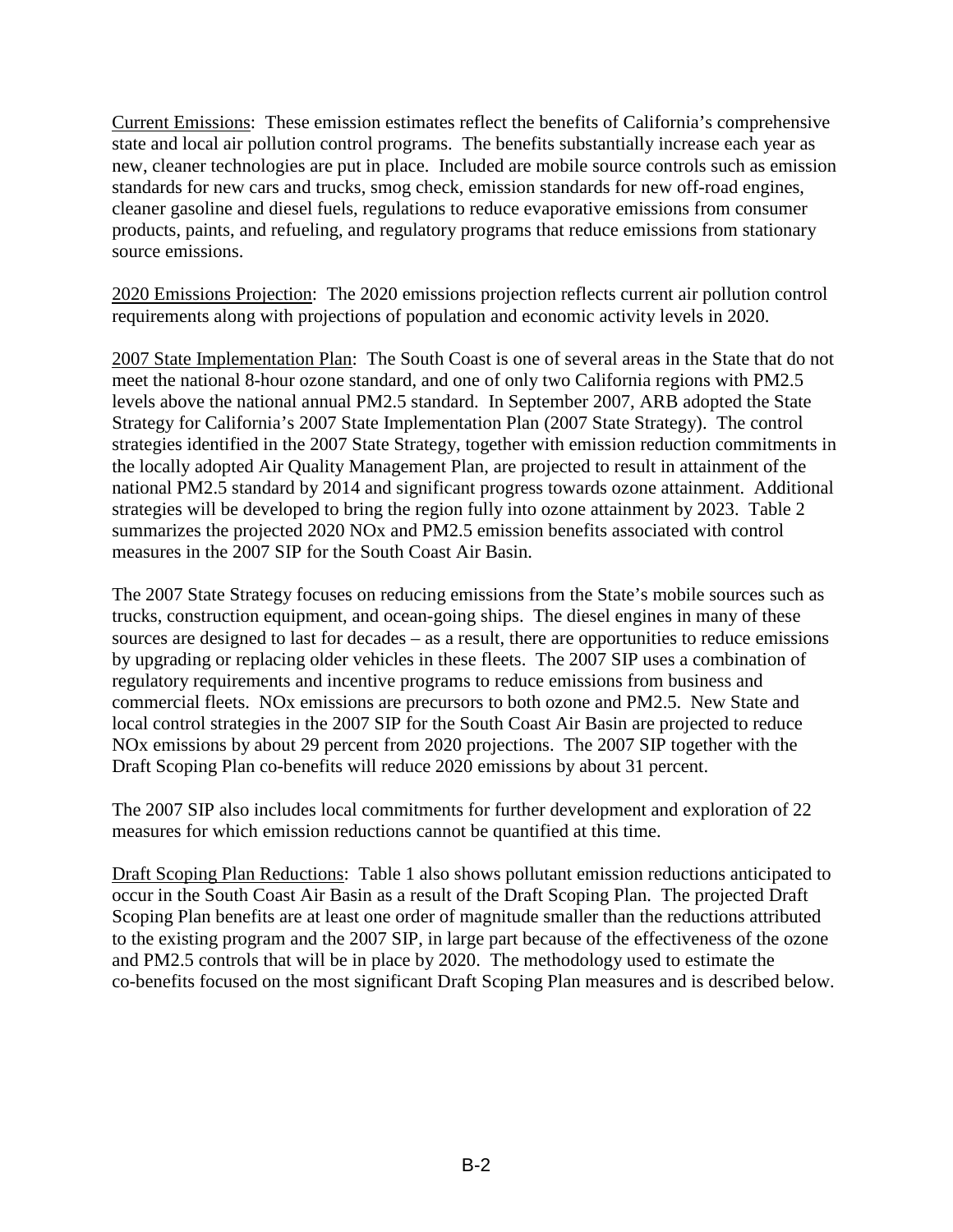|  | Table 2: 2007 SIP New NOx and PM2.5 Measures               |  |
|--|------------------------------------------------------------|--|
|  | <b>Estimated Emission Reductions in 2020, tons per day</b> |  |

|                                                                  | <b>NOx</b>     | $PM_{2.5}$     |  |
|------------------------------------------------------------------|----------------|----------------|--|
| <b>MOBILE SOURCES</b>                                            |                |                |  |
| Passenger Vehicle Smog Check Improvements                        | 8              | $\overline{0}$ |  |
| <b>Expanded Passenger Vehicle Retirement</b>                     | 1              | $\theta$       |  |
| <b>Cleaner In-Use Heavy-Duty Trucks</b>                          | 27             | $\overline{2}$ |  |
| AB923 Medium-Duty Vehicle High-Emitter Identification<br>Program | 1              | $\Omega$       |  |
| Auxiliary Ship Engine Cold Ironing and Other Clean Technology    | 28             | $\theta$       |  |
| Cleaner Main Ship Engines and Fuel                               | 32             | 3              |  |
| <b>Port Truck Modernization</b>                                  | 8              | $\overline{0}$ |  |
| Accelerated Introduction of Cleaner Line-Haul Locomotives        | 12             | $\Omega$       |  |
| <b>Clean Up Existing Harbor Craft</b>                            | 5              | $\Omega$       |  |
| Cleaner In-Use Off-Road Equipment                                | 19             | $\overline{2}$ |  |
| <b>AREAWIDE SOURCES</b>                                          |                |                |  |
| Wood-Burning Fireplaces and Wood Stoves                          | $\overline{0}$ | 1              |  |
| <b>Under-Fired Charbroilers</b>                                  | $\overline{0}$ | 1              |  |
| New and Redevelopment Projects                                   | 1              | $\Omega$       |  |
| <b>STATIONARY SOURCES</b>                                        |                |                |  |
| NOx Reduction from Non-RECLAIM Ovens, Dryers and Furnaces        | $\overline{4}$ | $\overline{0}$ |  |
| Further NO <sub>x</sub> Reductions from Space Heaters            | $\overline{2}$ | $\theta$       |  |
| <b>Facility Modernization</b>                                    | $\overline{2}$ | 1              |  |
| <b>REGIONAL TOTAL</b>                                            | 150            | <b>10</b>      |  |

# **Co-Benefits Estimation Methodology**

 Co-benefits were estimated for the four major sectors addressed in the Draft Scoping Plan, as discussed below. Draft Scoping Plan emission benefits for criteria pollutants were based on the ARB greenhouse gas inventory methodology. This inventory is comparable, but not identical to that used in the SIP.

Electricity Generation: The Draft Scoping Plan reflects the goals of increasing California's Renewable Portfolio Standard (RPS) for the mix of power generation to 33 percent by 2020, increasing the energy efficiency of new and existing buildings, and California's solar roof initiative. Statewide, these measures are designed to reduce fossil fuel generation by 88.1 terra watt-hours (TW-hrs) per year in 2020 – fossil fuel electrical generation is projected to account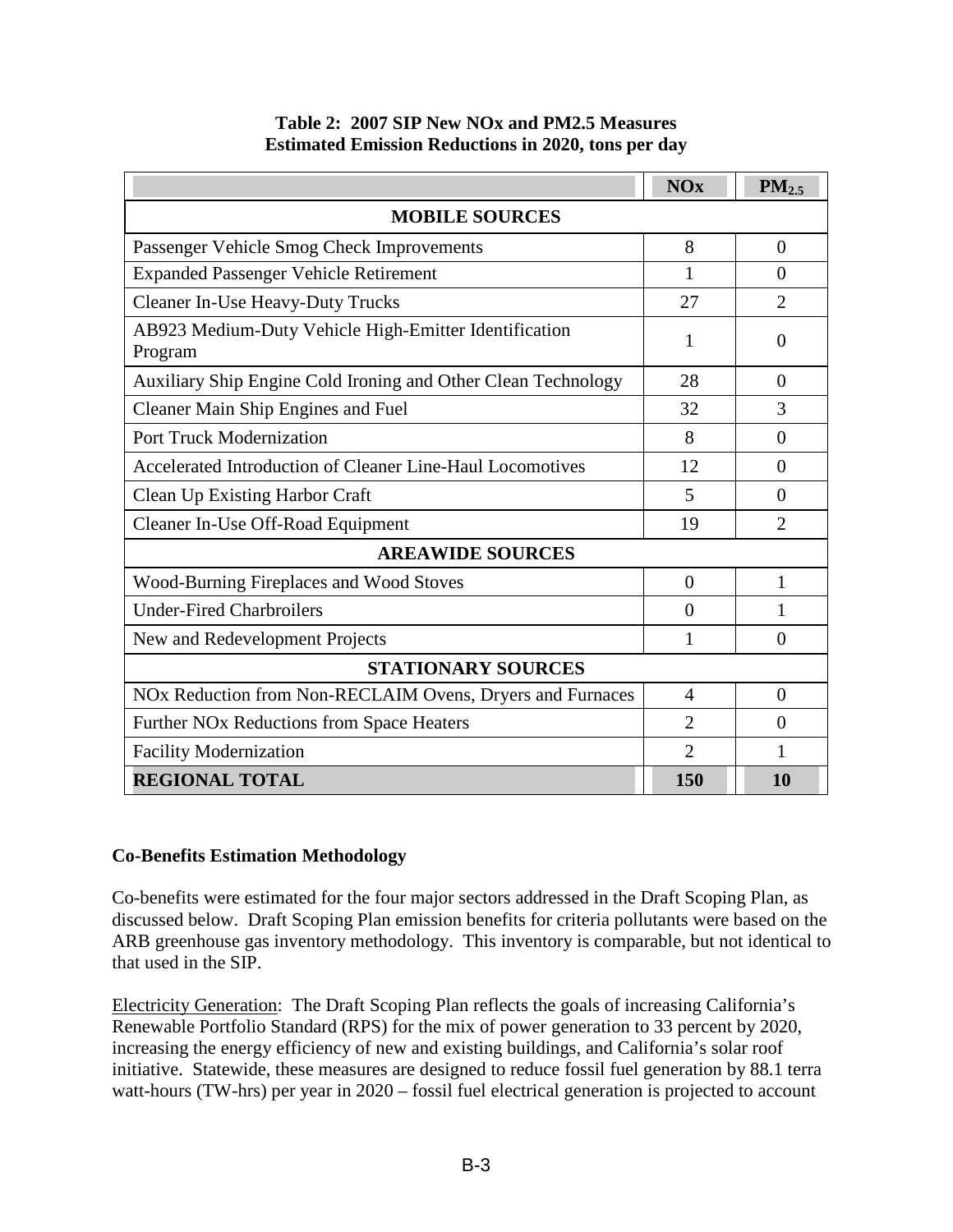for 369 TW-hrs per year without the Draft Scoping Plan strategies. The reduction in fossil fuel- based electrical generation – approximately 24 percent beyond today's RPS level – was applied to forecasted electrical generation emissions in the South Coast Air Basin in 2020 to calculate the benefits of these measures in 2020.

Residential/Commercial Fuel Combustion: The Draft Scoping Plan considers energy efficiency improvements in the residential and commercial fuel combustion area that will reduce natural gas combustion rates by 826 million therms (MMtherms) in 2020. This value was divided by the statewide forecasted natural gas combustion rate in the residential and commercial sectors of 8,171 MMtherms to derive a reduction fraction of 10 percent. This reduction fraction was applied to the combined emissions of residential and commercial fuel combustion in the South Coast Air Basin to calculate the benefits of this measure in 2020.

Gasoline Measures – On-Road Motor Vehicles: The Draft Scoping Plan identifies greenhouse gas benefits from full implementation of AB1493 Pavley Phase I and Phase II for on-road passenger vehicles, from increased vehicle efficiency measures, such as tire pressure regulation, and from reduced growth in vehicle miles-traveled (VMT). These measures are estimated to provide additional reductions in gasoline combustion beyond what was accounted for in the SIP baseline emission inventory. The benefits for the South Coast Air Basin were based on statewide estimates to which the ratio of VMT estimated in SCAB to VMT estimated statewide in 2020 was applied.

Diesel Measures: The Draft Scoping Plan includes measures that will reduce vehicular diesel combustion emissions, including aerodynamic improvements, heavy-duty engine efficiency, and medium/heavy-duty hybridization; these measures are estimated to reduce fuel use by on-road heavy-duty trucks in the region by approximately five percent.

 Industrial Measures: The Draft Scoping Plan also recommends an energy-efficiency audit for large industrial sources, an emissions cap for industrial sources, and indicates that additional measures for industrial sources are under evaluation. Emission reductions that may result from these industrial source approaches are speculative and cannot be quantified at this time.